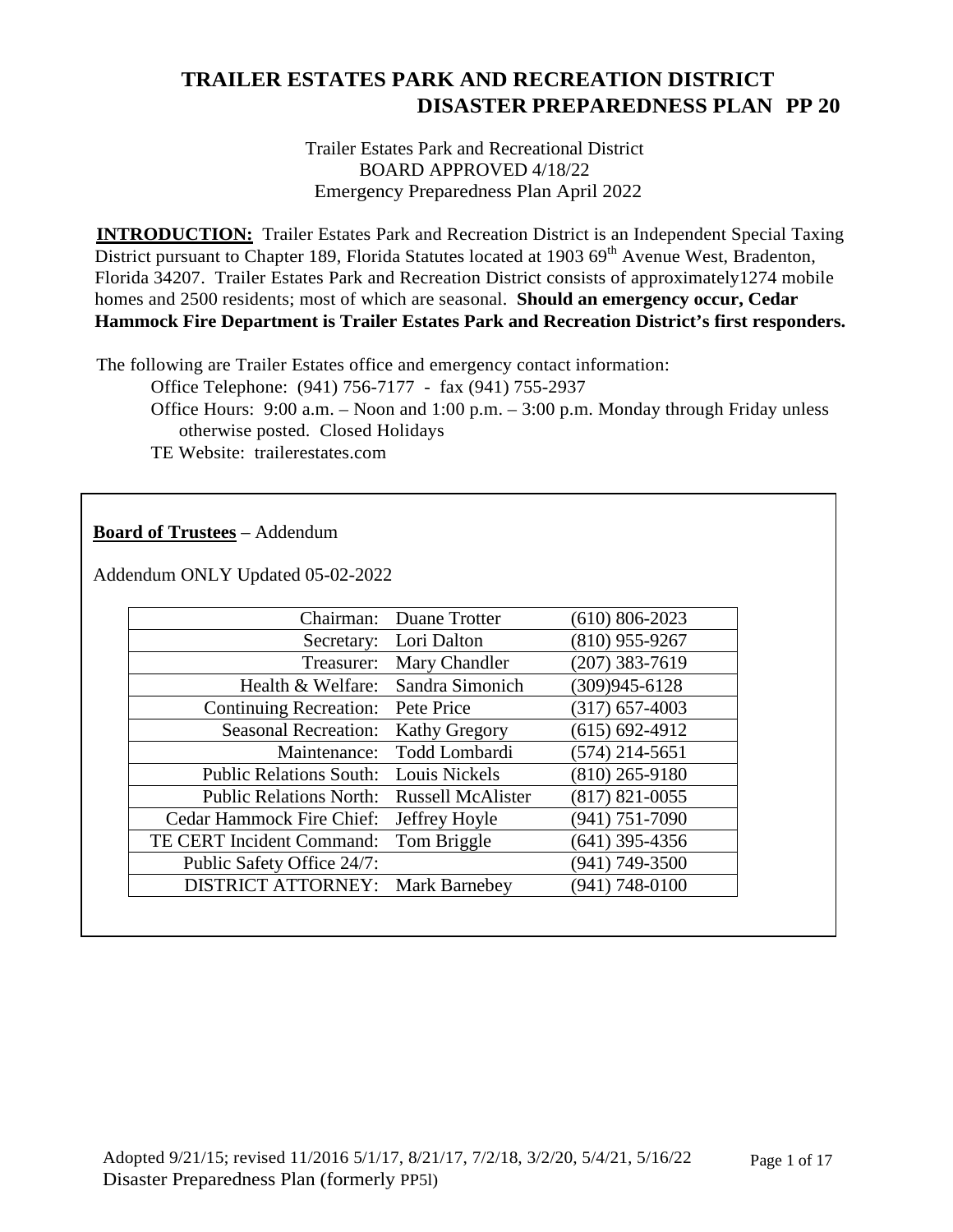This Emergency Preparedness Plan does not cover our residents, their privately owned mobile homes or furnishings. If a disaster occurs, it is important for everyone to know their responsibilities. Owners are responsible for taking due diligence to ensure their property and possessions are fully protected. All costs associated with the removal and/or dismantling of mobile homes shall be borne by the home owner.

To assist all residents, Trailer Estates has established an Emergency Contact Information file. Should an event occur, our seasonal owners will need to inquire if their home/property has been damaged. This emergency contact file will benefit owners, emergency responders and Trailer Estates. An emergency contact form is available in the Trailer Estates Office. Please take the time to complete this form.

As a moral obligation to our residents and their families, the following web sites are provided to assist in developing a personal family emergency preparedness plan, identify important evacuation routes, shelters, and telephone numbers. Residents who need evacuation transportation or require sheltering assistance must be pre-registered. Annual registration is required. The instruction letter and specialty needs application can be found under [www.mymanatee.org,](http://www.mymanatee.org/) Specialty Needs Registry.

| www.mymanatee.org       | www.mymanatee.org/emergency |
|-------------------------|-----------------------------|
| www.floridadisaster.org | www.americanredcross.org    |
| www.MySuncoast.com      | www.salvationarmy.org       |

There are several methods residents of Trailer Estates can stay informed of disaster information, evacuation routes, tornado preparedness and shelter information. Local television stations throughout the viewing area provide web sites to download emergency preparedness brochures. TE Channel 732 provides emergency preparedness information. Announcements are made at the Board of Trustee meetings. Emergency preparedness information is also provided by Trailer Estates Community Emergency Response Team (CERT) and may periodically be available at the Post Office.

This Emergency Preparedness Plan only covers Trailer Estates assets and contents as identified in our Florida Municipal Insurance Trust (FMIT) plan. Trailer Estates Schedule of Value data, account profile and insurance information is imported directly to SimpliCity. SimpliCity is an online software application developed by Synergy ID and licensed exclusively in the State of Florida to the FMIT. Trailer Estates has elected the SimpliCity Pro feature of the policy. This version provides managing property insurance claims, tracking uncovered losses, overseeing projects, coordinating vendor services and keeping accurate schedules of value for FEMA and other claims processing. This reduces the magnified challenges during post-disaster events.

The Maintenance Trustee is responsible for the implementation of the Emergency Preparedness Plan. This preparedness plan will be reviewed yearly by the Board of Trustees at the first meeting in April. This will allow sufficient time to implement any applicable modifications to the plan prior to the Hurricane season. The Maintenance Trustee and Maintenance Manager will ensure the account information (i.e., insurance amounts, photo's, additional property) with FMIT is updated and accurately described on a semi-annual basis.

Adopted 9/21/15; revised 11/2016 5/1/17, 8/21/17, 7/2/18, 3/2/20, 5/16/22 Page 2 of 17 Disaster Preparedness Plan (formerly PP51)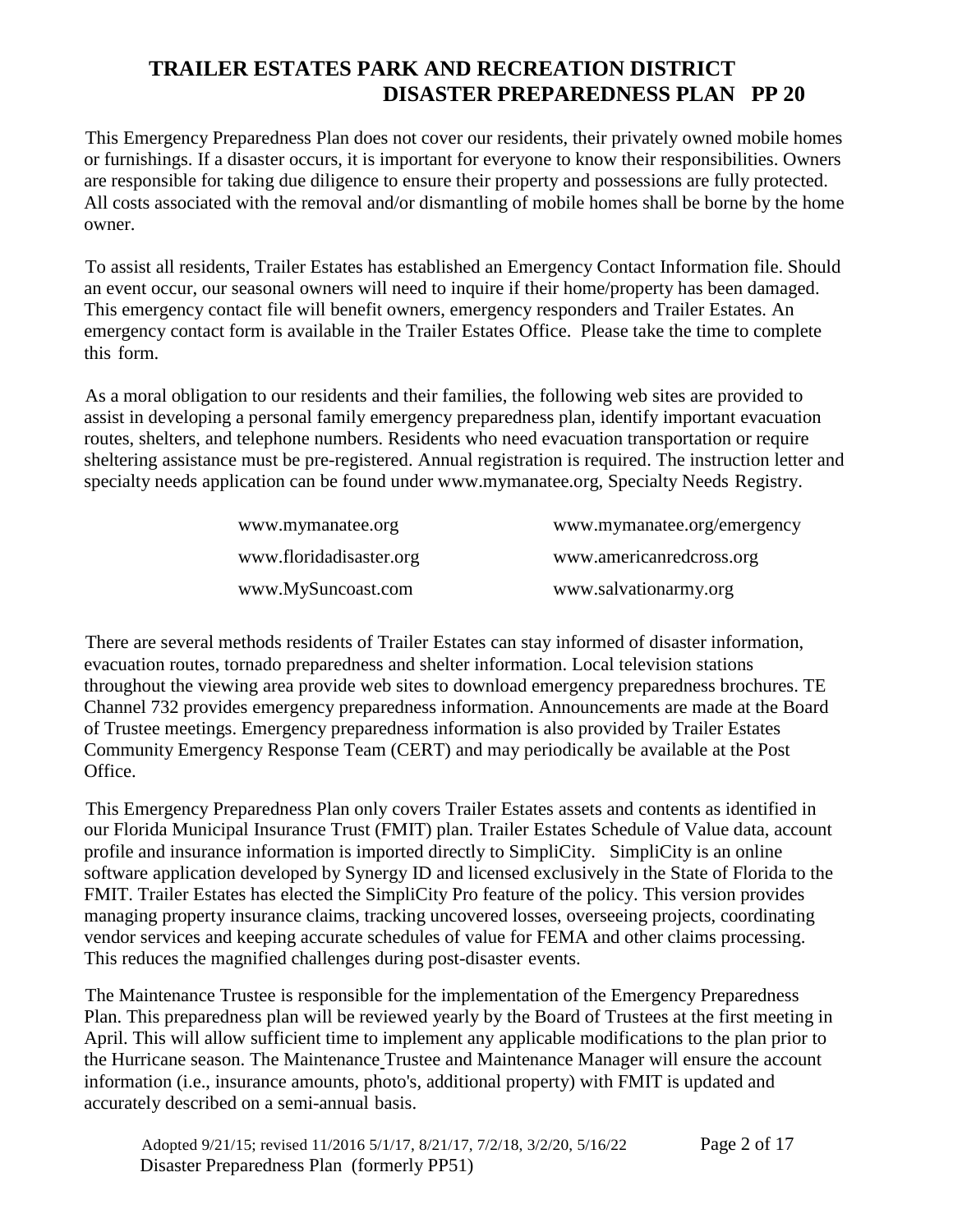#### **SEVERE WEATHER PREPAREDNESS AND SHELTER INFORMATION:** There are numerous emergency preparedness situations that may involve evacuations to shelters. Depending on the size and intensity of the emergency, not all shelters are activated at the same time. Listed below are the available shelters for Manatee County:

| Distance<br>from TE |                                    |                                                                  |
|---------------------|------------------------------------|------------------------------------------------------------------|
| 1.1                 | <b>Bayshore Elementary</b>         | 6120 26 <sup>th</sup> Street West, Bradenton                     |
| 9.0                 | Braden River Middle School         | 6215 River Club Blvd., Bradenton (pet friendly)                  |
| 6.6                 | Braden River High School           | 6545 SR 70 East, Bradenton                                       |
| 12.0                | <b>Buffalo Creek Middle School</b> | 7320 69th Street East, Palmetto                                  |
| 1.6                 | Daughtrery Elementary              | 515 63rd Ave East, Bradenton                                     |
| 9.5                 | Freedom Elementary school          | 9515 State Road 64 East, Bradenton                               |
| 10.0                | <b>Gullett Elementary School</b>   | 12125 44th Avenue East, Bradenton                                |
| 9.5                 | Haile Middle School                | 950 I State Road 64 East, Bradenton                              |
| 4.9                 | Johnson Middle School              | 2121 26 <sup>th</sup> Avenue East, Bradenton                     |
| 3.8                 | Kinnan Elementary School           | 3415 Tallevast Road, Sarasota                                    |
| 2.2                 | Lee Middle School                  | 4000 53rd Avenue West, Bradenton                                 |
| 5.1                 | Manatee High School                | 902 33 <sup>rd</sup> Street Court West, Bradenton (pet friendly) |
| 11.0                | McNeal Elementary School           | 6325 Lorraine Road, Lakewood Ranch                               |
| 6.6                 | Miller Elementary School           | 601 43 <sup>rd</sup> Street West, Bradenton                      |
| 12.0                | Mills Elementary School            | 7200 69th Street East, Palmetto (pet friendly)                   |
| 26.0                | Myakka City Elementary School      | 37205 Manatee Avenue, Myakka City                                |
| 3.4                 | <b>Oneco Elementary School</b>     | 5214 22nd Street Court East, Bradenton                           |
| 3.8                 | Prine Elementary School            | 3801 Southern Parkway, Bradenton                                 |
| 4.7                 | Rodgers Garden Elementary          | 515 13th Ave West, Bradenton                                     |
| 6.5                 | Seabreeze Elementary School        | 3601 71st Street West, Bradenton                                 |
| 10.0                | <b>Tillman Elementary School</b>   | 1415 29th Street East, Palmetto                                  |
| 13.0                | Williams Elementary School         | 3404 Fort Hamer Road, Parrish                                    |
| 12.0                | Willis Elementary School           | 14705 The Masters Avenue, Bradenton                              |
| 18.0                | Witt Elementary School             | 200 Rye Road East, Bradenton                                     |
|                     |                                    |                                                                  |

Should an evacuation occur, Law Enforcement personnel will control the re-entry process. Residents are notified by the media or contact Citizens Action Center 311 in Manatee County or 941-749-3500.

There are three levels of re-entry:

RED – No entry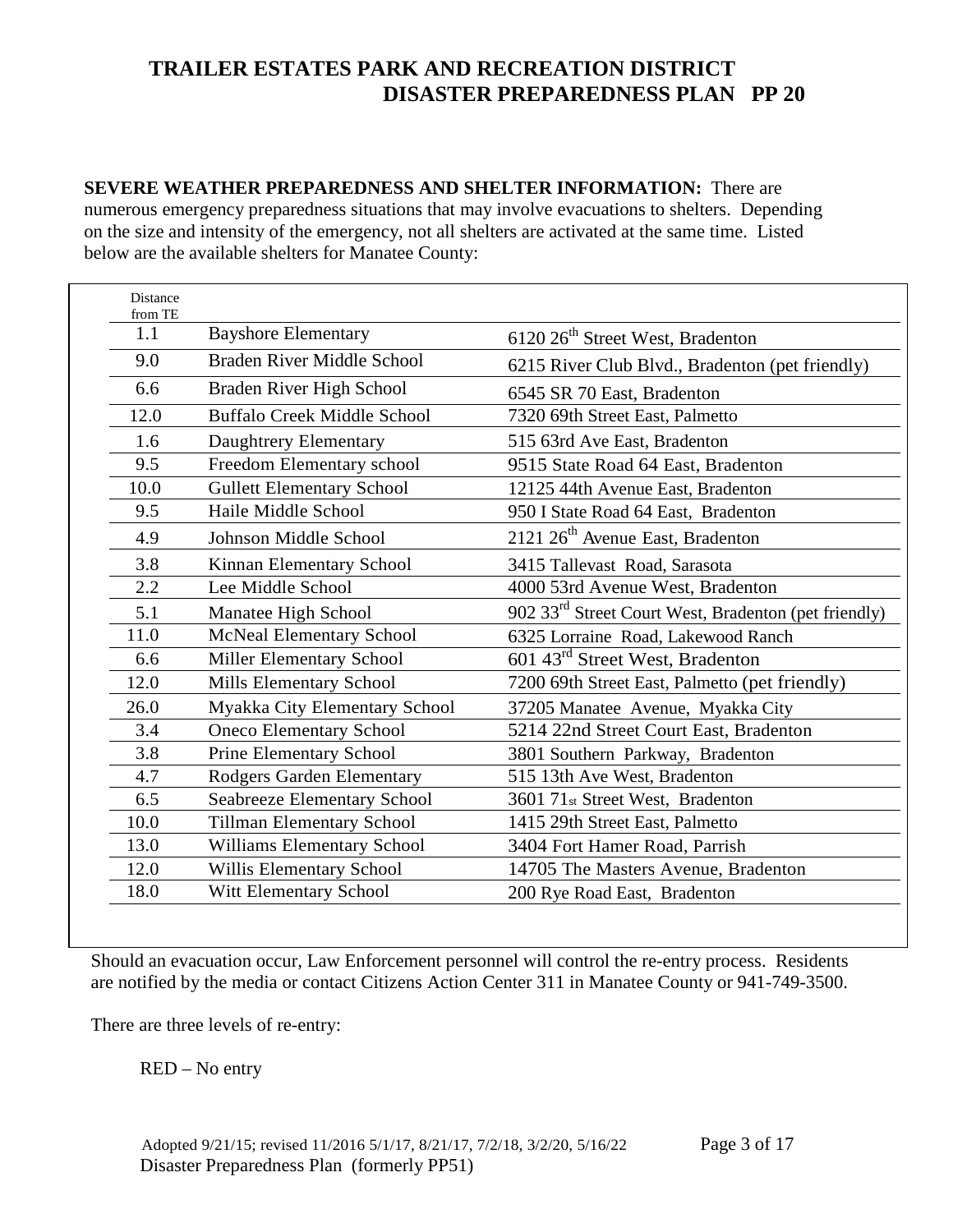YELLOW – Daytime residents only or creditable responders. Residents must provide driver's license and local utility bills for entry.

GREEN – Open to all residents.

**HAZARD ANALYSIS:** In this day and age, TE is not just vulnerable to hurricanes. Flooding, tornadoes, fires, terroristic threats, earth quakes, storm surge, lightning strikes, tropical storms, hazardous materials incidents and transportation accidents are just a few.

Tornadoes are the most violent, destructive storms and can devastate an area in seconds. Tornadoes occur most frequently during the months of April, May and June. Whenever severe thunderstorms threaten our area, listen to the radio and television announcements for updates and instructions. If a tornado has been sighted in your area take the following actions:

Take cover.

Go to the interior part of a strong or reinforced building or structure, closet, interior hallway or bathroom.

If these shelters are not available, seek shelter under something sturdy and remain in place until the emergency is over,

If in a vehicle, mobile home or trailer, get out immediately and seek shelter in a building that offers better protection. Do not attempt to flee from a tornado in your vehicle.

Fires are another element that can devastate your home and possessions within minutes. Should you smell or witness smoke, call the Fire Department, 911, immediately. Do not attempt to put a fire out by yourself. You should take the following actions to prevent fires:

Test monthly and change batteries twice a year in your smoke detectors.

Test your fire extinguisher for proper levels. Teach family members on proper usage.

Have a fire exit plan in place and discuss with family members.

#### **SPECIFIC INFORMATION FOR TRAILER ESTATES:**

- 1. Manatee Area Map (Attachment A)
- 2. Trailer Estates Map (Attachment B)
- 3. Trailer Estates Hurricane Evacuation is Level "B" (Mobile homes evacuate with level A regardless of level on the map)
- 4. The FL Emergency Evacuation Routes (Attachment C)
- 5. Trailer Estates Flood Zone is AT (Attachment C)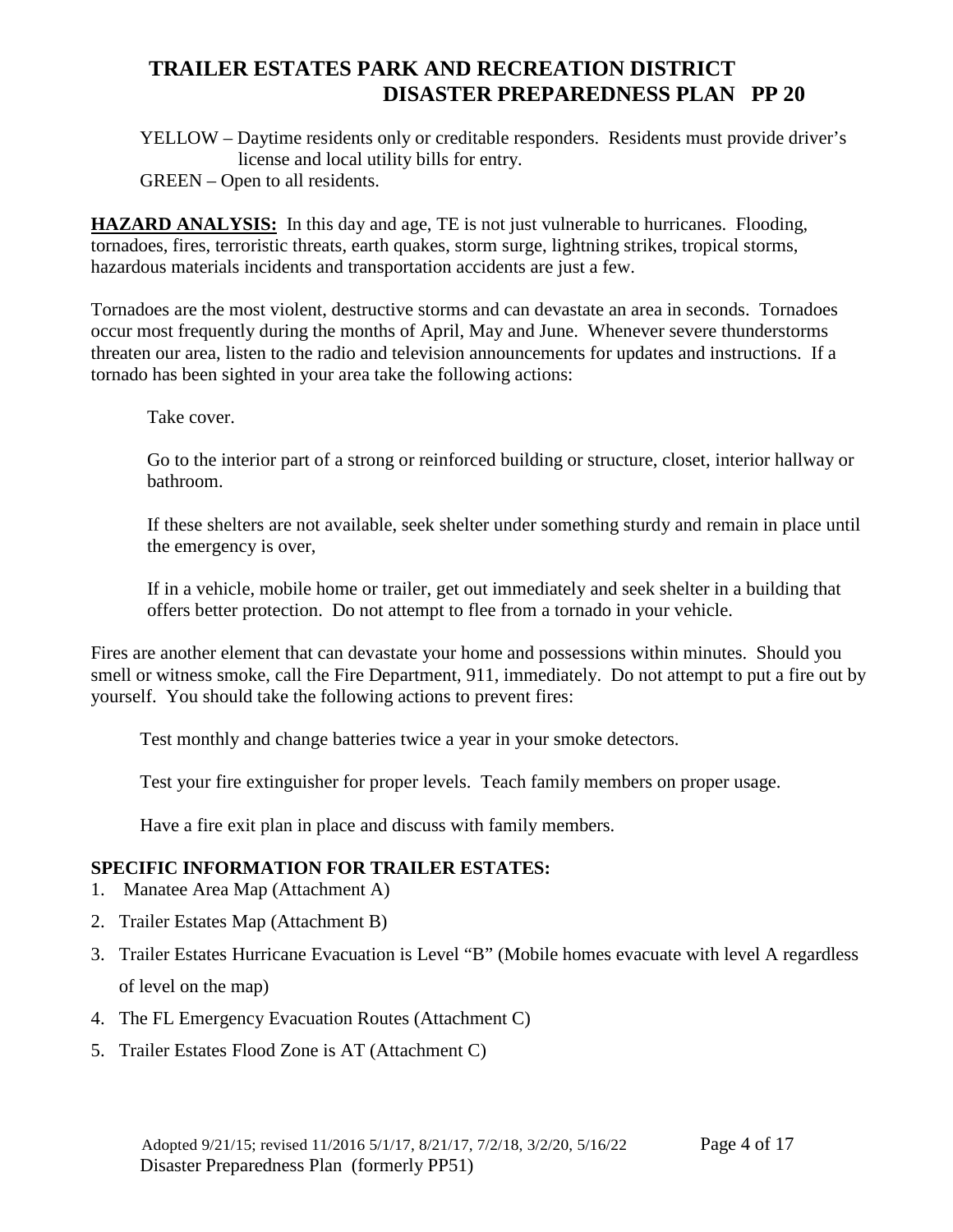6. Trailer Estates is located adjacent to Route 41 and Florida Blvd. Both routes are heavily traveled

by commercial and privately owned vehicles.

**CONCEPT OF OPERATIONS:** Should a disaster occur the Board of Trustee Chairman is in charge. If the Chairman is not available the Maintenance Trustee is the alternate. The following will activate Trailer Estates Emergency Preparedness Plan:

- 1. Receive emergency notification from local authorities, FMIT/Synergyfl, Emergency Operations Center, NOAA ad local news broadcasts.
- 2. Board of Trustee Chairman or alternate will notify remaining Board of Trustees and Maintenance employees to activate the duties outlined in this Policy and Procedure and Goals attachment.
- 3. The Maintenance Trustee will communicate with SimpliCity to activate the Memorandum of Understanding and Disaster Preparedness Plan.
- 4. The Maintenance Trustee will contact Trailer Estates CERT and establish a base of operation for CERT to respond to residents and provide communications for the District as needed.

#### **INFORMATION, TRAINING AND EXERCISE:**

- A. **Board of Trustees and Employees:** The Board and employees will review the Emergency Preparedness Plan at least yearly and make appropriate changes, as required.
- B. The Maintenance Trustee will contact the Cedar Hammock Fire Chief to conduct yearly training for employees. Residents of Trailer Estates are invited to attend. Emergency Preparedness pamphlets and brochures may be periodically issued at the Trailer Estates Office, and Post Office. Additional information will be provided on Channel 732 as information becomes available and the CERT website, http://www.cert-te.org/
- C. The Maintenance Trustee will contact Channel 732 to air emergency preparedness information for all residents during the month of March.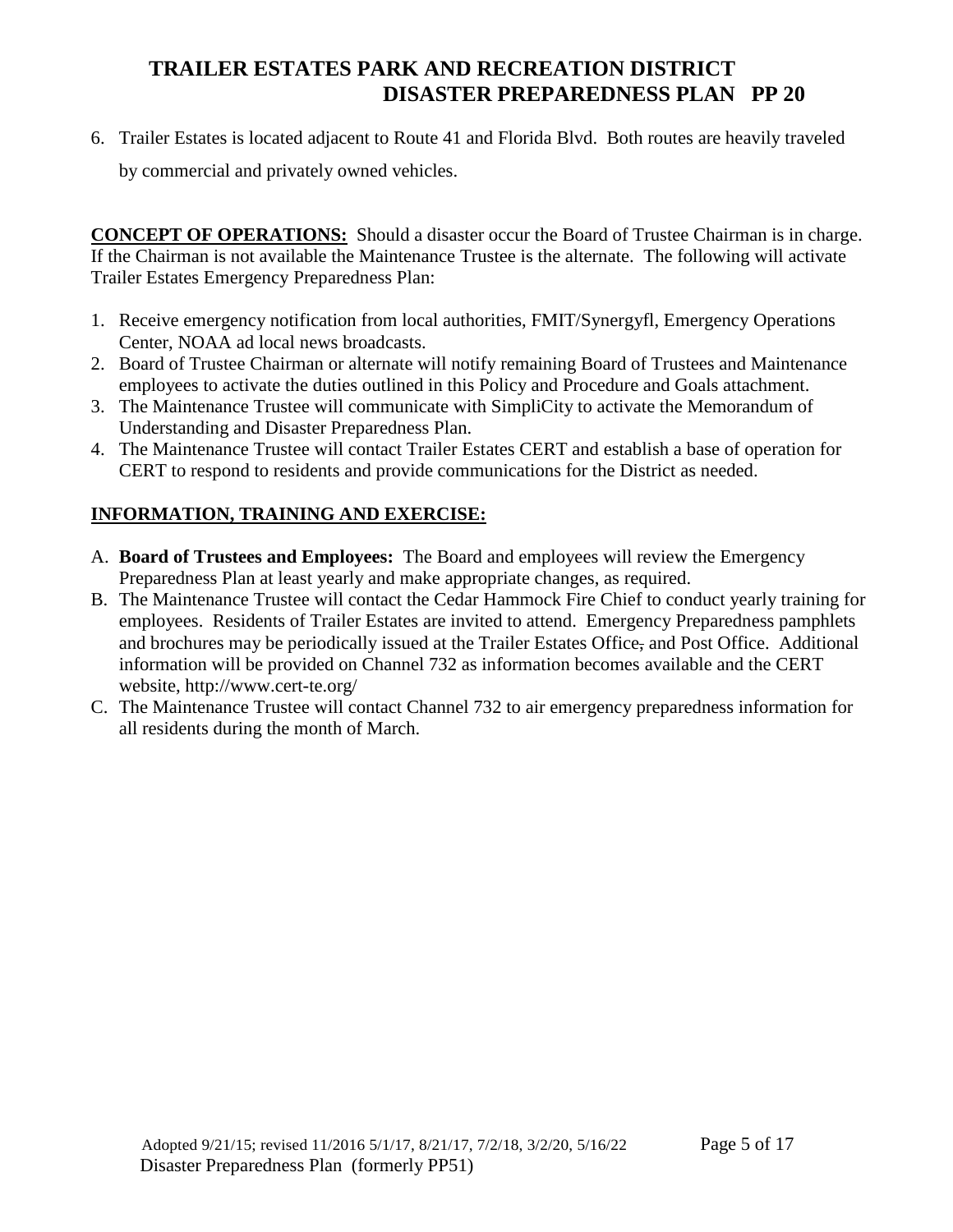#### **APPENDICIES:**

- A. A roster of Residents for Emergency Contact will be developed and updated at the beginning of the calendar year.
- B. A list of names, addresses ad telephone numbers of Trailer Estates employees is located in the Trailer Estates Office.

#### **In the event of an emergency, the Maintenance Manager can be reached at 941-524-1673**

C. Listed below are the names and telephone numbers of emergency contacts:

| FMIT/Syneergy                       | 1-888-580-7080 - 24/7 Switch Board |
|-------------------------------------|------------------------------------|
| Florida Power & Light               | 1-800-468-8243                     |
| Peace River Electric                | 1-800-282-3824                     |
| Solid Waste                         | 941-792-8811                       |
| <b>Red Cross</b>                    | 941-792-8686                       |
| Sherriff                            | 941-747-3011                       |
| <b>Highway Patrol</b>               | 941-751-7647                       |
| <b>Animal Services</b>              | 941-742-5933                       |
| <b>Special Needs Registry</b>       | 941-749-3500 ext. 7828             |
| <b>Catholic Charities</b>           | 941-714-7829                       |
| <b>Salvation Army</b>               | 941-748-5110                       |
| United Way                          | 941-748-1313                       |
| <b>Citizens Action Center</b>       | 941-749-3500 or 311                |
| <b>TDD</b>                          | 941-753-5802                       |
| Florida Fire District               | 941-761-1555                       |
| <b>EOC</b>                          | 941-749-3500                       |
| <b>Health Department</b>            | 941-748-0747                       |
| <b>Citizens Action Center</b>       | $3-1-1$                            |
| 211 Referral Line                   | $2 - 1 - 1$                        |
| <b>NOAA Weather Radio</b>           | PIPS code 012081                   |
| <b>FM Radio Station</b>             | WHPT 102.5/WCTQ 106.5              |
| <b>Emergency Alert System (EAS)</b> | <b>WMTZ 100.7</b>                  |
| www.mymanatee.org                   |                                    |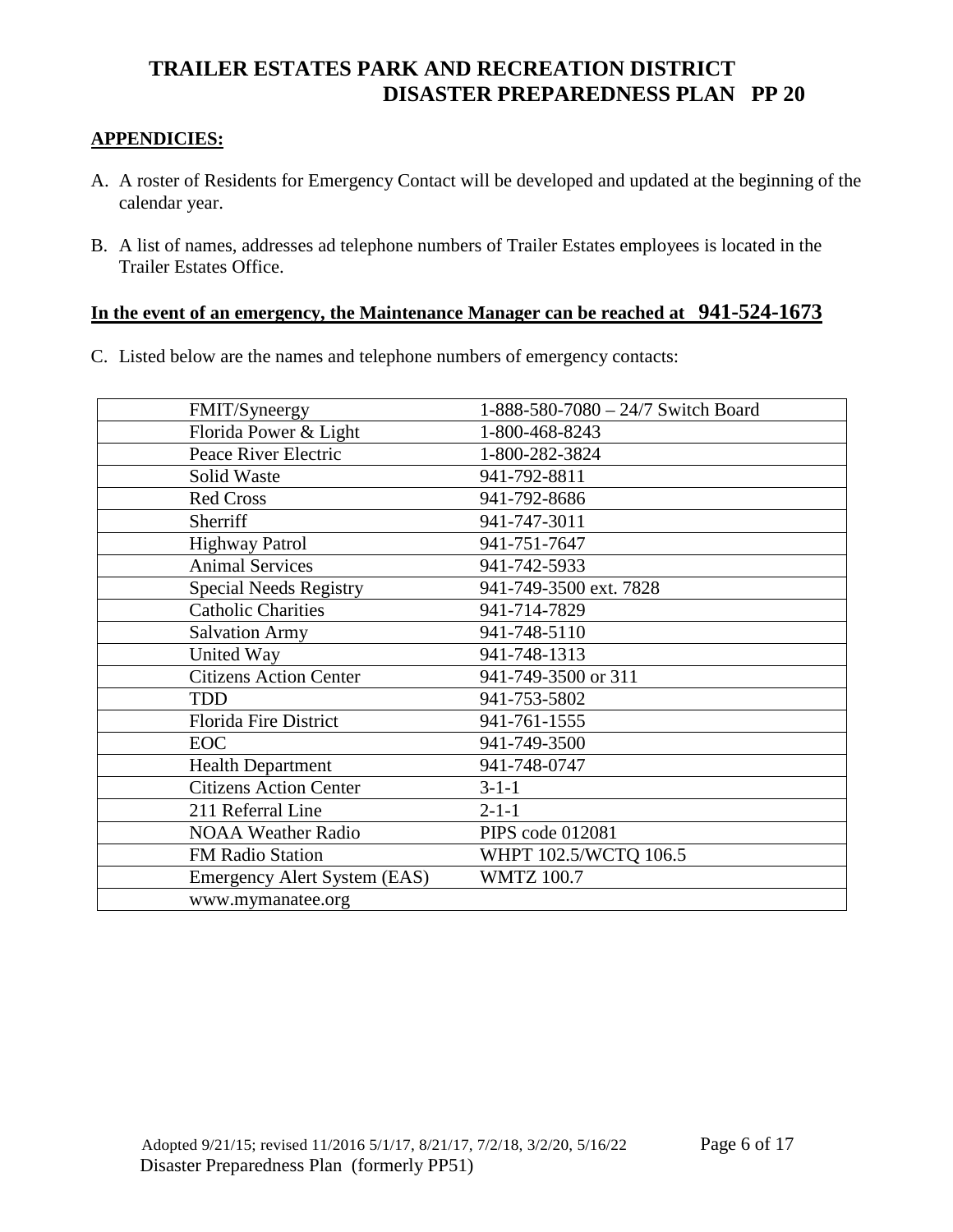#### **OVERVIEW**

#### **Preparedness/Evacuation**

- **GOAL A. Prepare building and grounds for evacuation/continuity of operations.**
- **GOAL B. Prepare office for possible off-site activities.**
- **GOAL C. Prepare to-go box for bills/banking/accounts for possible off-site activities.**
- **GOAL D. Prepare to-go box for Trustees Responsibilities/Contracts.**
- **GOAL E. Prepare plan for employees.**
- **GOAL F. Set up plans for committee responsibilities.**
- **GOAL G. Set up activities for Community Awareness Event.**
- **GOAL H. Review State/Federal Programs for District Support.**
- **GOAL I. Make preparations for board meetings/governance, if needed.**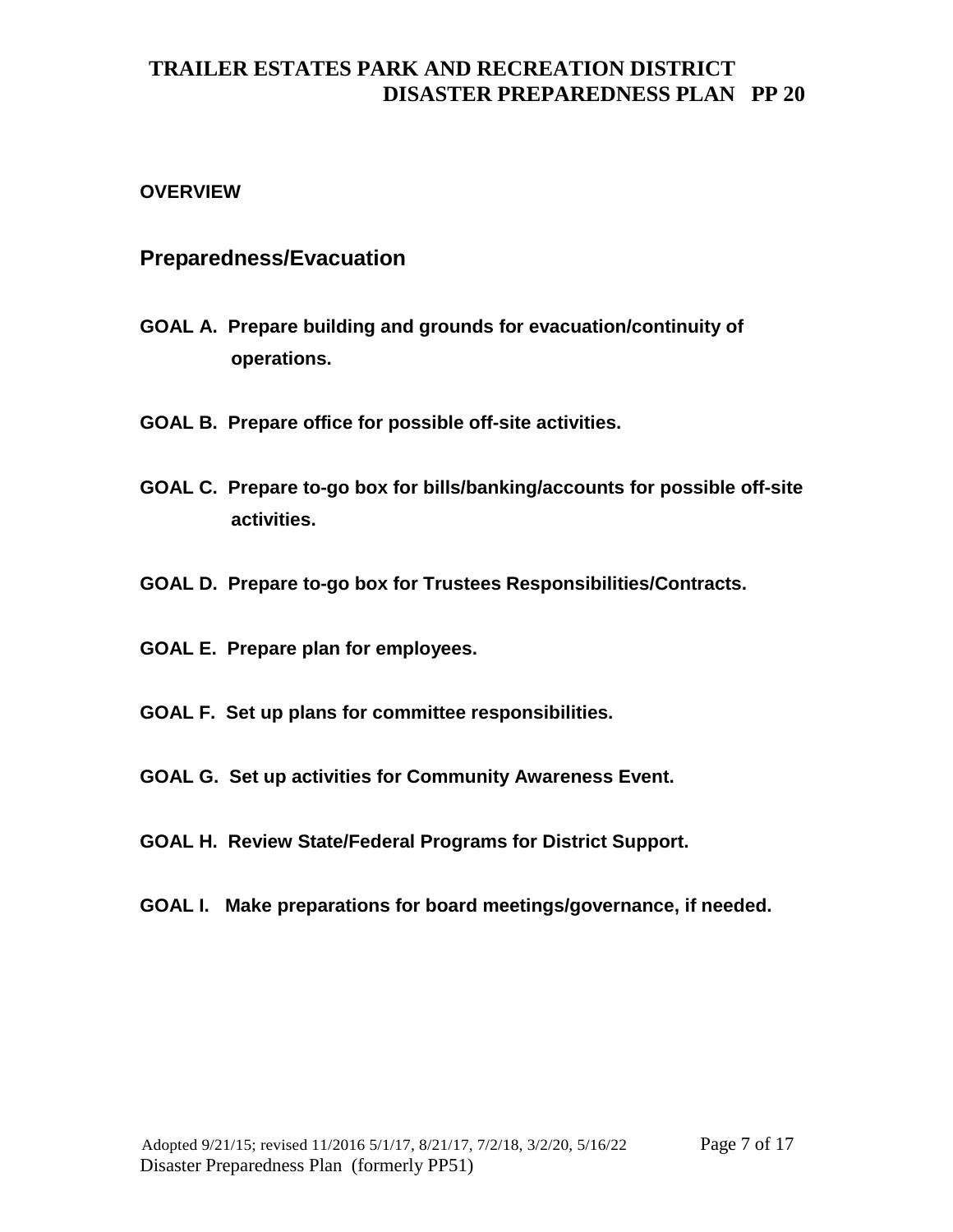#### **Recovery**

- **GOAL A. Assess and prepare building and grounds for usage.**
- **GOAL B. Conduct office activities, off-site if necessary.**
- **GOAL C. Conduct bill/banking/account activities as needed.**
- **GOAL D. Conduct cancellation/rescheduling activities as needed.**
- **GOAL E. Assess and determine employee assignments.**
- **GOAL F. Implement committee involvement during recovery.**
- **GOAL G. Provide community support.**
- **GOAL H. Review State/Federal Programs for District Support.**
- **GOAL I. Conduct board meetings/governance, as appropriate.**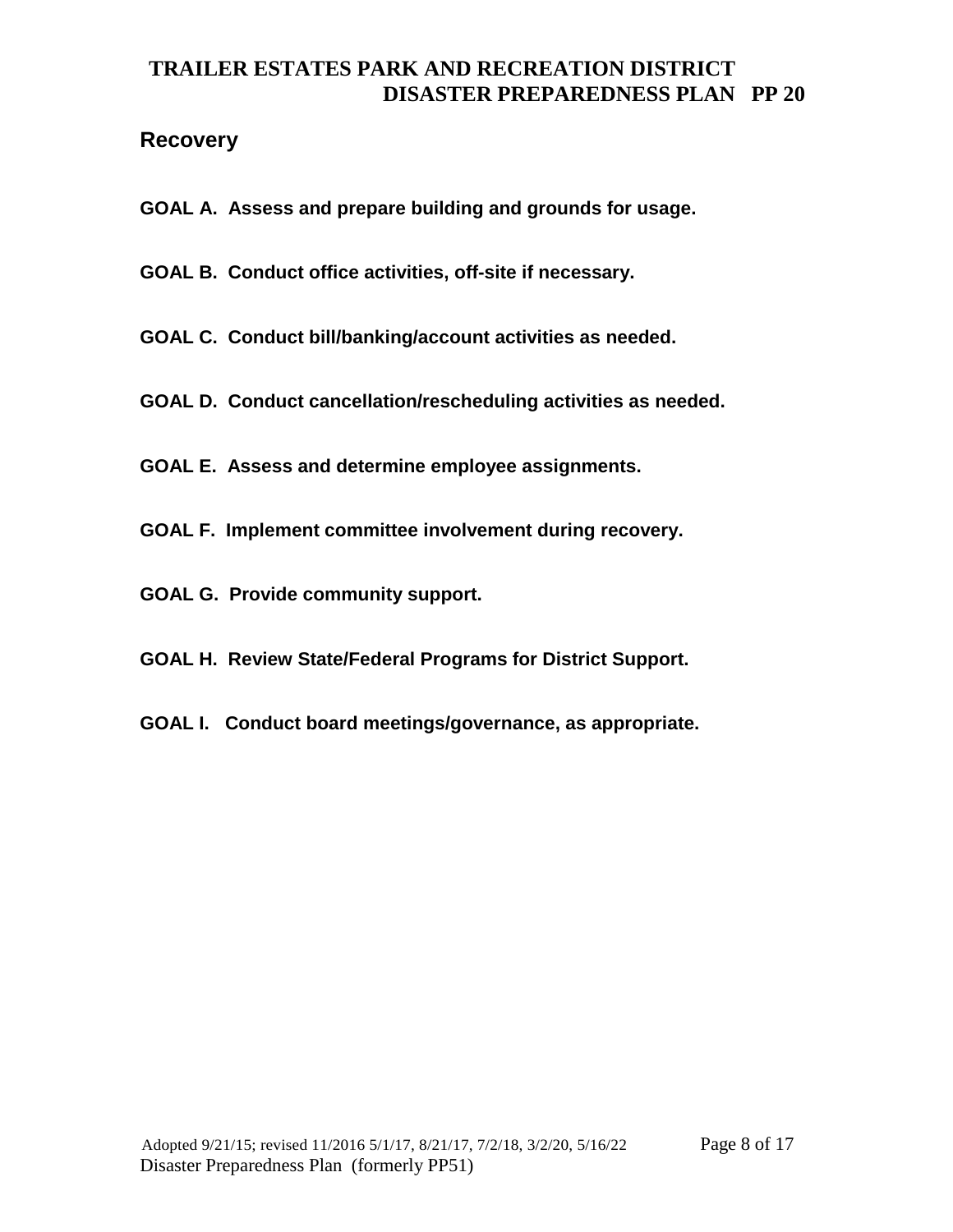| Preparedness/Evacuation                                                                                                                                                                                                                                                                                                                                                                                                                                           | <b>Person</b><br><b>Responsible</b>                                      |
|-------------------------------------------------------------------------------------------------------------------------------------------------------------------------------------------------------------------------------------------------------------------------------------------------------------------------------------------------------------------------------------------------------------------------------------------------------------------|--------------------------------------------------------------------------|
| Notification: Board is informed of alert/need to implement plan.                                                                                                                                                                                                                                                                                                                                                                                                  | Chairman                                                                 |
| GOAL A. Prepare building and grounds for evacuation/continuity of<br>operations.<br>1) Prepare list of assignments and timeline for maintenance<br>preparations for disaster (i.e. buildings, pool, marina, beach<br>pavilion, etc.).<br>2) Describe arrangements for electrical back-up for office and other<br>buildings.<br>3) Prepare contact information for maintenance staff-work<br>stoppage/work startup.<br>4) Prepare additional procedures as needed. | Maintenance<br><b>Trustee</b><br>Maintenance<br>Manager<br><b>Backup</b> |
| GOAL C. Prepare to-go box for bills/banking/accounts for possible<br>off-site activities.<br>1) Develop emergency check writing procedure (voucher/limited<br>access to trustees).<br>2) Describe plan for receipt/payment of bills.<br>3) Develop list of accounts/phone numbers for temporary office (trash,<br>TV, tree, etc.).<br>4) Prepare information for banking/bills/payroll/facility leases/CDs/etc.<br>5) Develop additional procedures as needed.    | <b>Treasurer</b><br>Office<br>Manager<br><b>Backup</b>                   |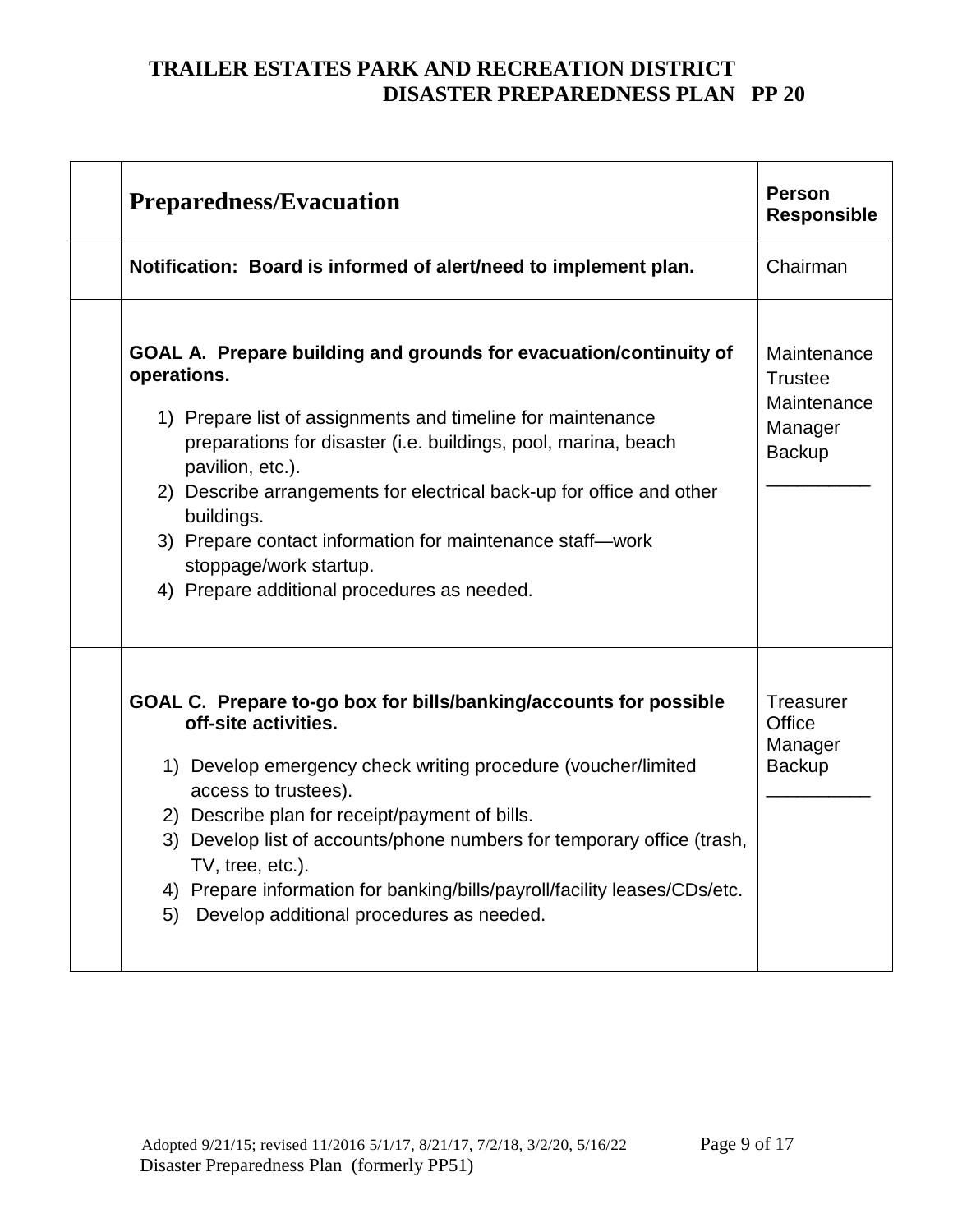| <b>Preparedness/Evacuation</b>                                                                                                                                                                                                                                                                                                                                                                                                                        | <b>Person</b><br><b>Responsible</b>                             |
|-------------------------------------------------------------------------------------------------------------------------------------------------------------------------------------------------------------------------------------------------------------------------------------------------------------------------------------------------------------------------------------------------------------------------------------------------------|-----------------------------------------------------------------|
| GOAL D. Prepare to-go box for Trustees Responsibilities/Contracts.<br>1) Review list of upcoming events/contacts/contracts (performers,<br>bands, food, etc).<br>2) Review contract cancellation clauses.<br>3) Prepare list of dates of events/contact phone numbers/cancellation<br>recommendations.<br>4) Determine responsibility for calling/canceling due to disaster.<br>5) Develop additional procedures as needed.                           | <b>All Trustees</b><br>Chairman<br>Backup-<br>Office<br>Manager |
| GOAL E. Prepare plan for employees.<br>1) Review personnel policies.<br>2) Describe possible arrangements for disaster/recovery work<br>stoppage (look at different scenarios-i.e. buildings maintained,<br>buildings lost, cleanup, paid/unpaid leave, etc.).<br>3) Propose personnel policies for disaster/recovery.<br>4) Develop chain of command/phone contacts for disaster/recovery<br>contact.<br>5) Develop additional procedures as needed. | <b>Treasurer</b><br>Chairman<br>Maintenance<br><b>Trustee</b>   |
| GOAL E. Prepare plan for employees.<br>1) Review personnel policies.<br>2) Describe possible arrangements for disaster/recovery work<br>stoppage (look at different scenarios-i.e. buildings maintained,<br>buildings lost, cleanup, paid/unpaid leave, etc.).<br>3) Propose personnel policies for disaster/recovery.<br>4) Develop chain of command/phone contacts for disaster/recovery<br>contact.<br>5) Develop additional procedures as needed. | Treasurer<br>Chairman<br>Maintenance<br><b>Trustee</b>          |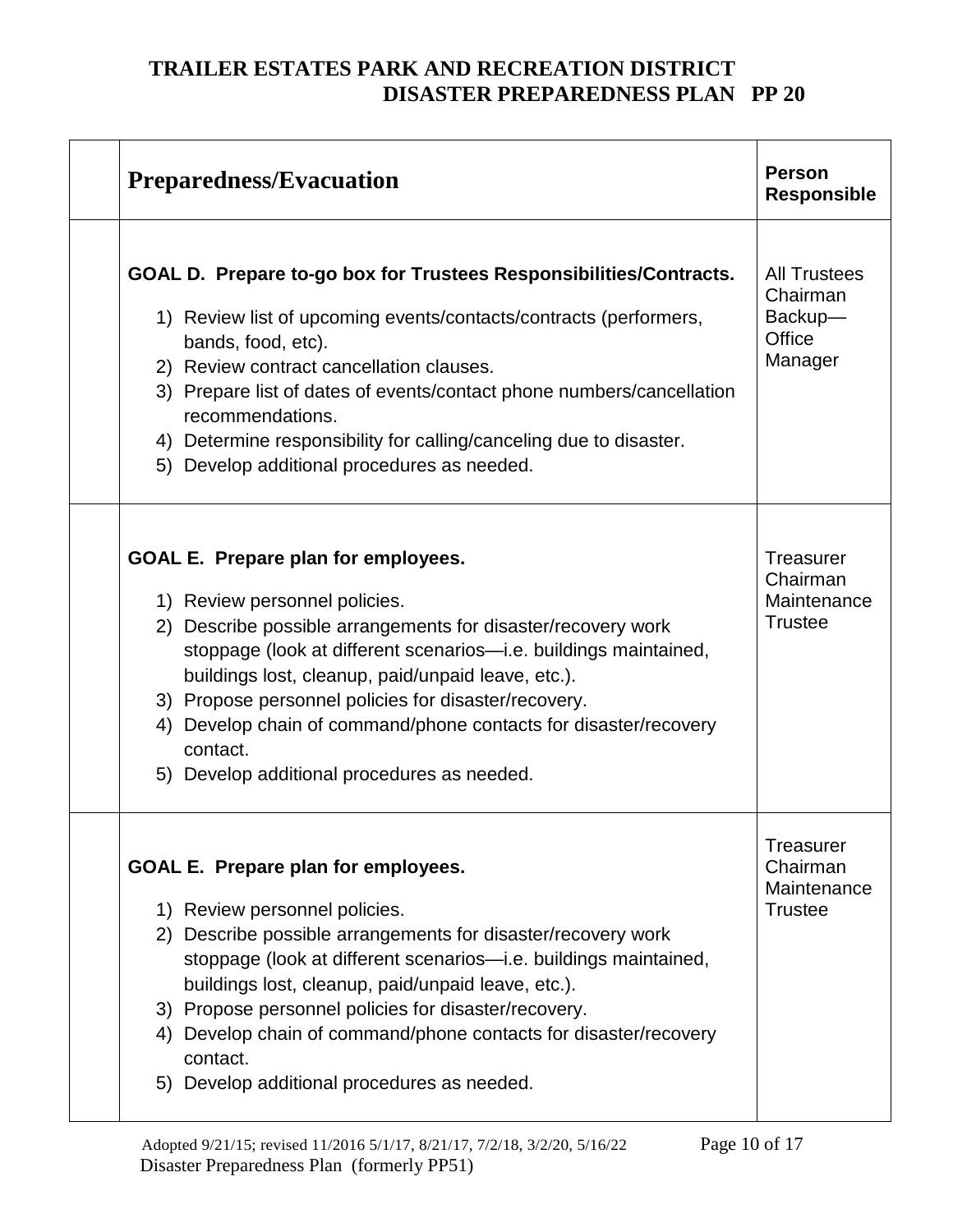| <b>Preparedness/Evacuation</b>                                                                                                                                                                                                                                                                                                                                                                                                                                                                                                                                                                                                                                                                                                                                                                                            | <b>Person</b><br><b>Responsible</b>                                                    |
|---------------------------------------------------------------------------------------------------------------------------------------------------------------------------------------------------------------------------------------------------------------------------------------------------------------------------------------------------------------------------------------------------------------------------------------------------------------------------------------------------------------------------------------------------------------------------------------------------------------------------------------------------------------------------------------------------------------------------------------------------------------------------------------------------------------------------|----------------------------------------------------------------------------------------|
| <b>GOAL G. Set up activities for Community Awareness Event</b><br>1) Provide residents with current community disaster information.<br>2) Provide residents with Emergency Numbers (community resources,<br>temporary office phone, etc).<br>3) Provide opportunity for Emergency Management Special Needs<br>transportation applications/review renewals.<br>4) Provide residents with Sheltering Information/To-Go Box<br>suggestions.<br>5) Provide residents with community/TE return and rebuild information.<br>6) Consider outside agency involvement/presentations.<br>7) Consider developing post-disaster volunteer groups and procedures<br>to support resident activities upon return/recovery.<br>8) Prepare Bulletin Board with current information. Keep up to date.<br>9) Consider additional activities. | Public<br><b>Relations</b><br><b>Trustees</b><br>Health &<br>Welfare<br><b>Trustee</b> |
| <b>GOAL H. Review State/Federal Programs for District Support</b><br>1) Research information about community programs that can provide<br>district support.<br>2) Provide board with information about programs.<br>3) Prepare materials for application to/involvement in these programs.<br>Prepare other materials as needed.<br>4)                                                                                                                                                                                                                                                                                                                                                                                                                                                                                    | Health &<br>Welfare<br><b>Trustee</b>                                                  |
| GOAL I. Make preparation for board meetings/governance, if needed.<br>Make arrangements for off-site meeting space for governance.<br>1)<br>Develop plan for notification of Board and Residents.<br>$\mathbf{2}$<br>3) Cancel scheduled meetings, if necessary.<br>Schedule special meetings, if necessary.<br>4)<br>Consider additional procedures if needed.<br>5)                                                                                                                                                                                                                                                                                                                                                                                                                                                     | Chairman<br>1 <sup>st</sup> Vice Ch.<br>Secretary                                      |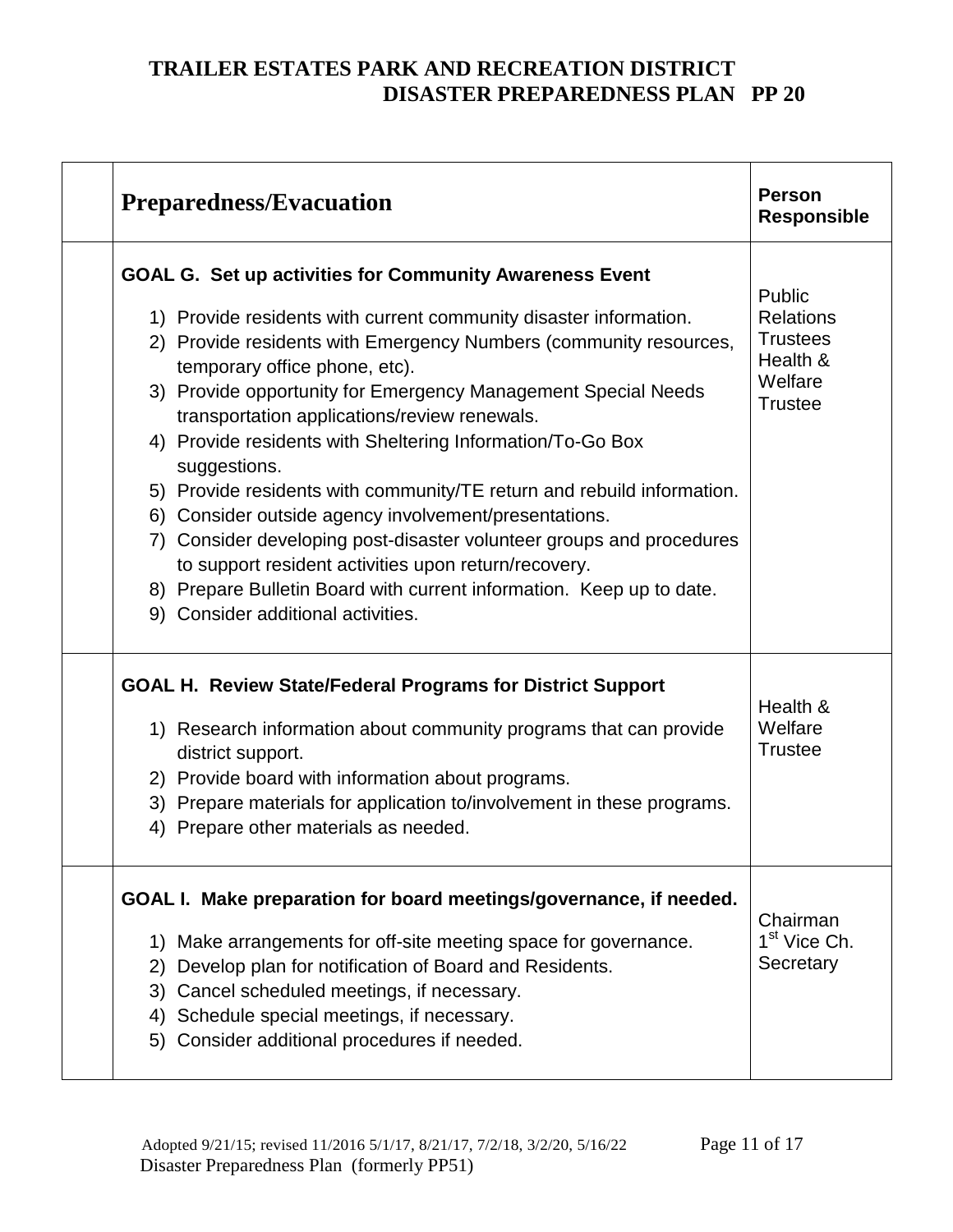| <b>Recovery</b>                                                                                                                                                                                                                                                                                                                                                                                                                                                                                                                                                                                                     | <b>Person</b><br><b>Responsible</b>                                     |
|---------------------------------------------------------------------------------------------------------------------------------------------------------------------------------------------------------------------------------------------------------------------------------------------------------------------------------------------------------------------------------------------------------------------------------------------------------------------------------------------------------------------------------------------------------------------------------------------------------------------|-------------------------------------------------------------------------|
| GOAL A. Assess and prepare building and grounds for usage.<br>1) Assess building and grounds for usage. Contact Chairman, Office<br>Manager, Trustees about usability of buildings.<br>2) Review contract(s) with outside agencies for use of facilities.<br>3) Contact outside agencies regarding use of facilities.<br>4) Prepare list of priorities for maintenance (usage/closure of buildings,<br>pool, marina, beach pavilion, etc.).<br>5) Set up systems for district operations (electrical back-up for office<br>and other buildings, etc.).<br>6) Prepare and implement additional procedures as needed. | Maintenance<br><b>Trustee</b><br>Maintenance<br>Manager<br>$Backup$ $-$ |
| GOAL B. Conduct office activities, off-site if necessary.<br>1) Receive information from Maintenance Trustee/Maintenance<br>Manager regarding usability of buildings.<br>2) If off-site, open and utilize to-go box.<br>3) Contact Board and necessary agencies (post office, etc.) of<br>temporary off-site office.<br>4) Notify appropriate individuals/district residents of temporary off-site<br>office and contact information/temporary phone.<br>5) Utilize, store, and back-up data on an on-going basis.<br>6)<br>Implement additional procedures as needed.                                              | Chairman<br>Office<br>Manager<br>Backup-<br>Treasurer                   |
| GOAL C. Conduct bill/banking/account activities as needed.<br>1) Open and utilize to-go box for banking/bills/payroll/etc.<br>2) Utilize plan for receipt/payment of bills.<br>3) Utilize list of accounts/phone numbers as needed.<br>4) Implement additional procedures as needed.                                                                                                                                                                                                                                                                                                                                | <b>Treasurer</b><br>Office<br>Manager<br>$Backup$ —                     |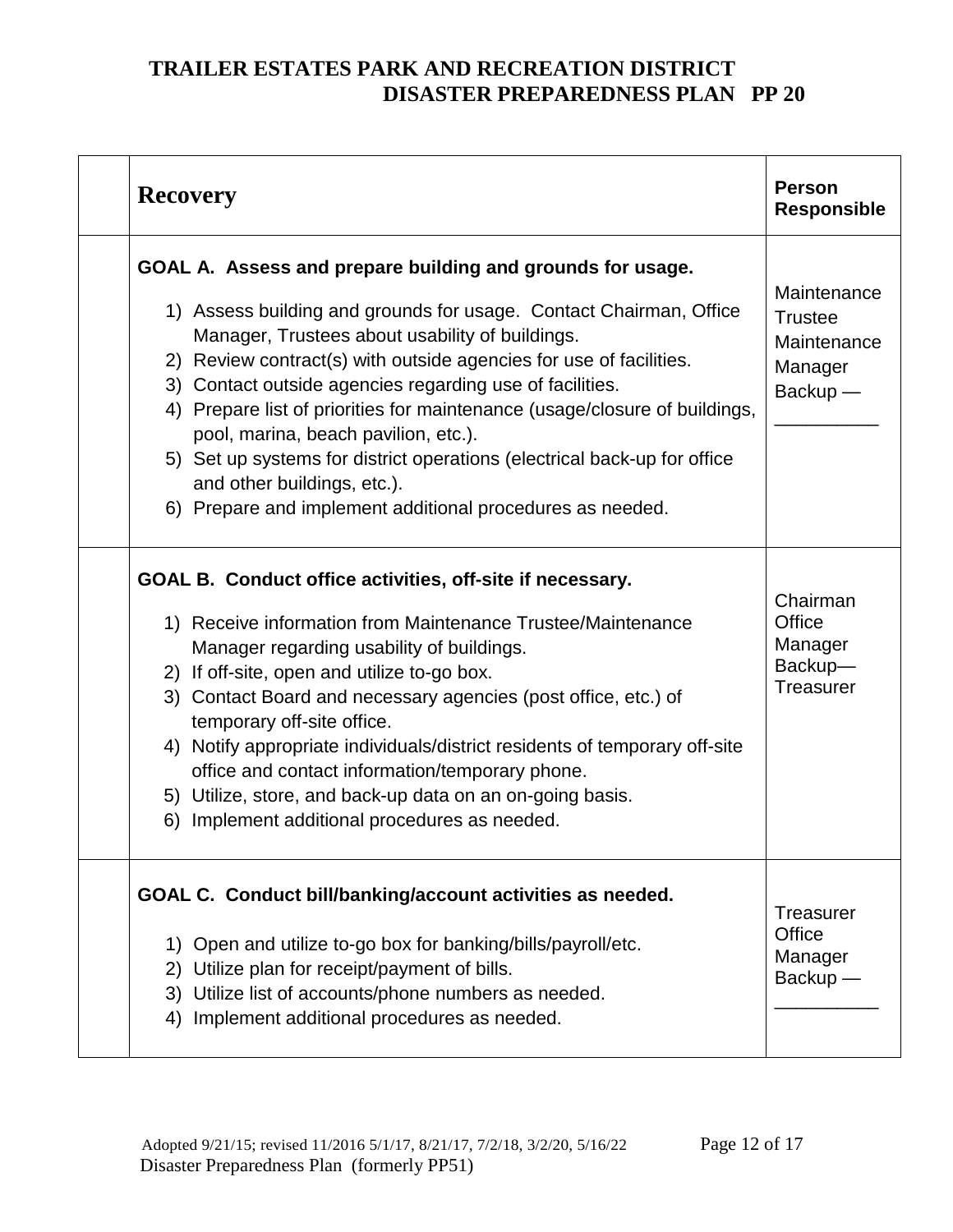| <b>Recovery</b>                                                                                                                                                                                                                                                                                                                               | <b>Person</b><br><b>Responsible</b>                                                          |
|-----------------------------------------------------------------------------------------------------------------------------------------------------------------------------------------------------------------------------------------------------------------------------------------------------------------------------------------------|----------------------------------------------------------------------------------------------|
| GOAL D. Conduct cancellation/rescheduling activities as needed.<br>1) Review list of upcoming events/contacts/contracts (performers,<br>bands, food, etc).<br>2) Notify as needed.<br>3) Implement additional procedures as needed.                                                                                                           | <b>All Trustees</b><br>Chairman<br>Backup-<br><b>Office Manager</b>                          |
| GOAL E. Assess and determine employee assignments.<br>1) Utilize chain of command/phone contacts for contacting employees.<br>2) Determine employee needs/options (i.e. on a case-by-case basis or<br>per personnel policies).<br>3) Determine employee responsibilities and assignments.<br>Implement additional procedures as needed.<br>4) | Maintenance<br><b>Trustee</b><br>Maintenance<br>Manager<br>Chairman<br><b>Office Manager</b> |
| GOAL F. Implement committee involvement during recovery.<br>1) Utilize Website for information.<br>Implement additional procedures as prepared.<br>(2)<br>3) Implement Architectural Review Committee procedures for post-<br>disaster application/approval.<br>4) Implement additional procedures as prepared.                               | Trustee/Website<br>ARC Comm.                                                                 |
| <b>GOAL G. Provide community support.</b><br>1) Implement post-disaster volunteer groups and procedures to<br>support resident activities upon return/recovery.<br>2) Assist residents with outside agency services.<br>3) Consider additional activities as needed.                                                                          | <b>Public Relations</b><br><b>Trustees</b><br>Health &<br><b>Welfare Trustee</b>             |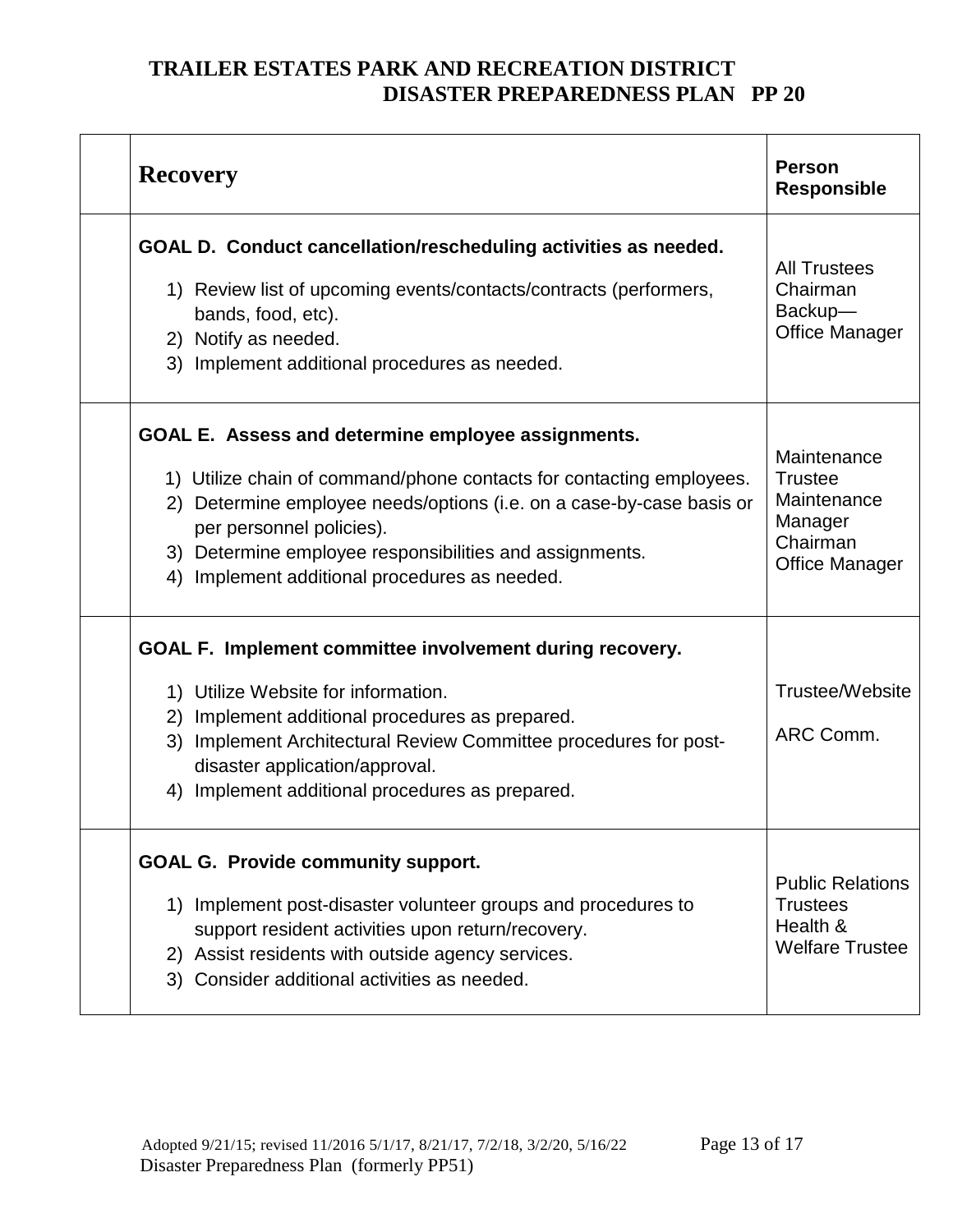| <b>Recovery</b>                                                                                                                                                                                                                                                                                                                                                                             | <b>Person</b><br><b>Responsible</b>               |
|---------------------------------------------------------------------------------------------------------------------------------------------------------------------------------------------------------------------------------------------------------------------------------------------------------------------------------------------------------------------------------------------|---------------------------------------------------|
| <b>GOAL H. Review State/Federal Programs for District Support</b><br>Inform agencies/programs about status.<br>1)<br>2) Serve as board liaison to agencies/programs.<br>3) Prepare necessary forms/etc. for submission.                                                                                                                                                                     | Health &<br>Welfare<br><b>Trustee</b>             |
| GOAL I. Conduct board meetings/governance, as appropriate.<br>1) Receive information from Maintenance Trustee/Maintenance<br>Foreman regarding usability of TE buildings.<br>Notify Board and Residents of meetings/location.<br>2)<br>Conduct scheduled meetings, if appropriate.<br>3)<br>4) Schedule special meetings, if necessary.<br>Implement additional procedures if needed.<br>5) | Chairman<br>1 <sup>st</sup> Vice Ch.<br>Secretary |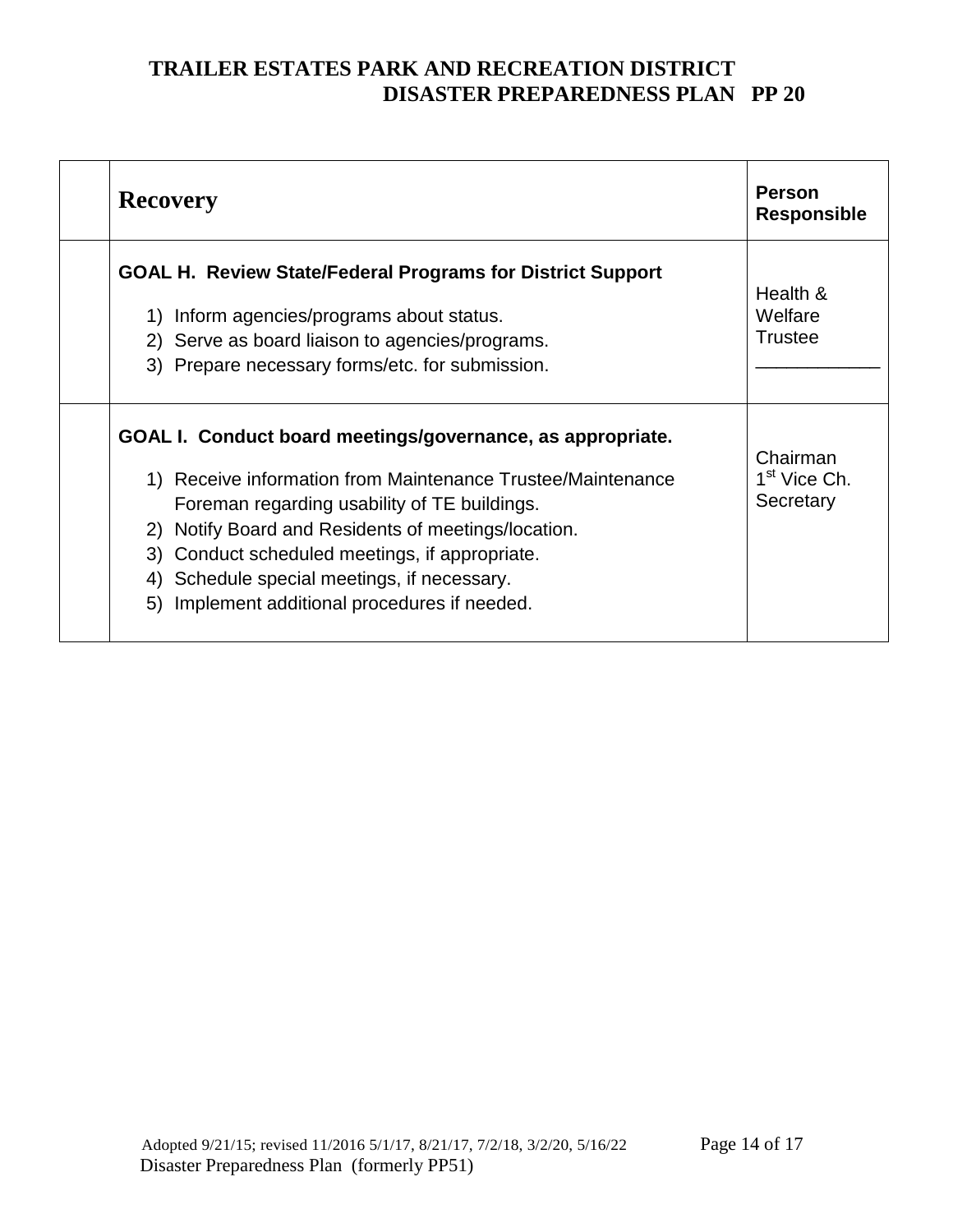#### **ATTACHMENT A**

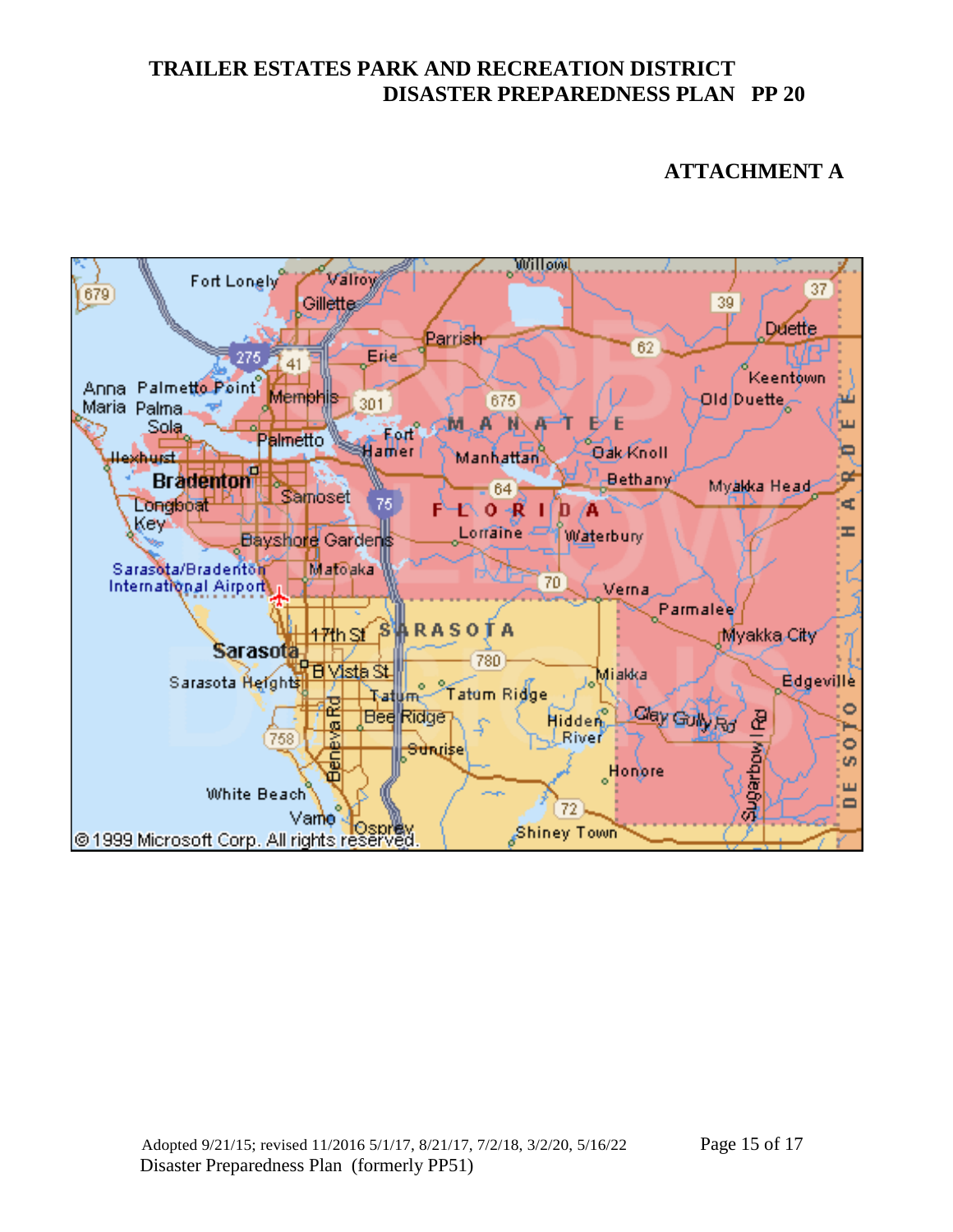#### **ATTACHMENT B**



Adopted 9/21/15; revised 11/2016 5/1/17, 8/21/17, 7/2/18, 3/2/20, 5/16/22 Page 16 of 17 Disaster Preparedness Plan (formerly PP51)